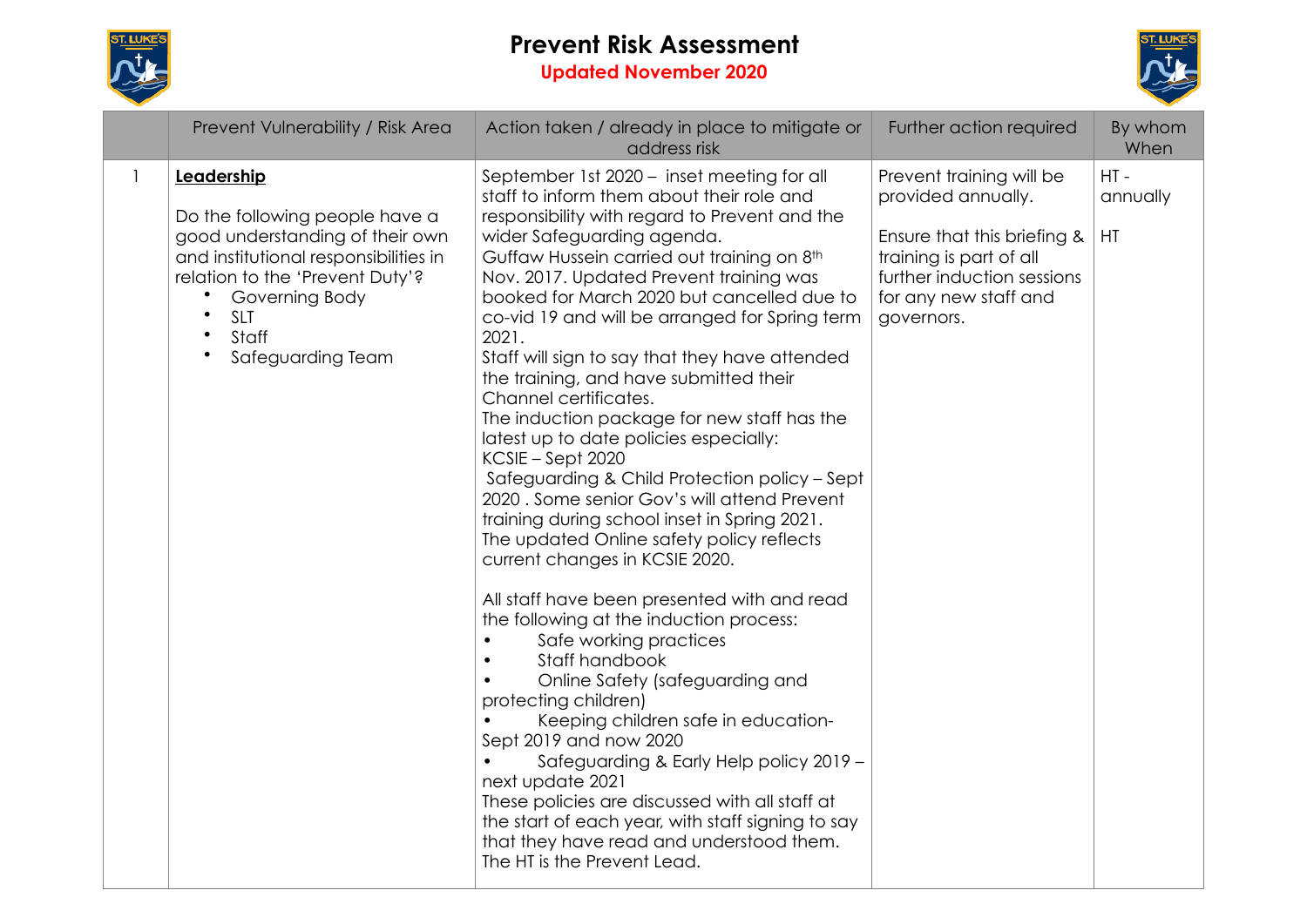| 2 | Partnership<br>Is there active engagement from<br>the institution's Governors, SMT,<br>managers and leaders?<br>Does the institution have an<br>identified single point of contact<br>(SPOC) in relation to Prevent?<br>Does the institution engage with<br>the Local Authority Police Prevent<br>Leads and engage with local<br>Prevent Boards/Steering Groups at<br>Strategic and Operational level?                                                                                                                                                                               | Teachers and key governors received external<br>training on the Prevent Duty Nov. 2017, and<br>new training for all staff requested for Spring<br>term 2021 after 2020 cancellation. After this<br>they will complete the online training module<br>after the training.<br>The school's SPOC is Matt Hipperson,<br>Headteacher.<br>Staff record and report concerns in line with<br>existing safeguarding guidelines and<br>procedures using the Safeguard software.                                                                                                                                                                                                                                                                                                                                                              | To ensure that new<br>governors (3 of them) $-$<br>have completed this<br>training.                                                                                                                                                                                                                           | SLT - March<br>2021         |
|---|--------------------------------------------------------------------------------------------------------------------------------------------------------------------------------------------------------------------------------------------------------------------------------------------------------------------------------------------------------------------------------------------------------------------------------------------------------------------------------------------------------------------------------------------------------------------------------------|-----------------------------------------------------------------------------------------------------------------------------------------------------------------------------------------------------------------------------------------------------------------------------------------------------------------------------------------------------------------------------------------------------------------------------------------------------------------------------------------------------------------------------------------------------------------------------------------------------------------------------------------------------------------------------------------------------------------------------------------------------------------------------------------------------------------------------------|---------------------------------------------------------------------------------------------------------------------------------------------------------------------------------------------------------------------------------------------------------------------------------------------------------------|-----------------------------|
| 3 | <b>Staff Training</b><br>Do all leaders and teachers have<br>sufficient knowledge and<br>confidence to:<br>1) exemplify British Values in their<br>management, teaching and<br>through general behaviours in the<br>institution<br>2) understand the factors that<br>make people vulnerable to being<br>drawn into terrorism and to<br>challenge extremist ideas which<br>are used by terrorist groups and<br>can purport to legitimise terrorism<br>3) have sufficient training to be<br>able to recognise this vulnerability<br>and be aware of what action to<br>take in response | British values are explicitly taught and referred<br>to. Children are clear about what these<br>values look like at St. Luke's.<br>They link with our Core Christian values.<br>Training and briefings have pointed out<br>factors that make a person vulnerable.<br>Key staff have been trained in picking up and<br>challenging where concerns arise - DSL<br>courses & central update meetings.<br>All staff and governors will complete the<br>Channel training by end of Spring Term 2021.<br>All staff receive regular safeguarding training.<br>All SLT and GB attend additional training<br>throughout the year covering the full<br>spectrum of safeguarding issues.<br>Both Margaret Wright CoG and Ellen Kemp<br>Chair of PSP co. have both attended Prevent<br>Training through NPW/Education Space Gov.<br>training. | To continue to ensure<br>that British values are<br>recognised and<br>celebrated to embed<br>the values of the country<br>and the school.<br>Re-issue the Prevent Risk<br>Factors document to all<br>staff.<br>GB reps will now<br>distribute key learning<br>points after each training<br>session attended. | <b>SLT</b><br>HT<br>Ongoing |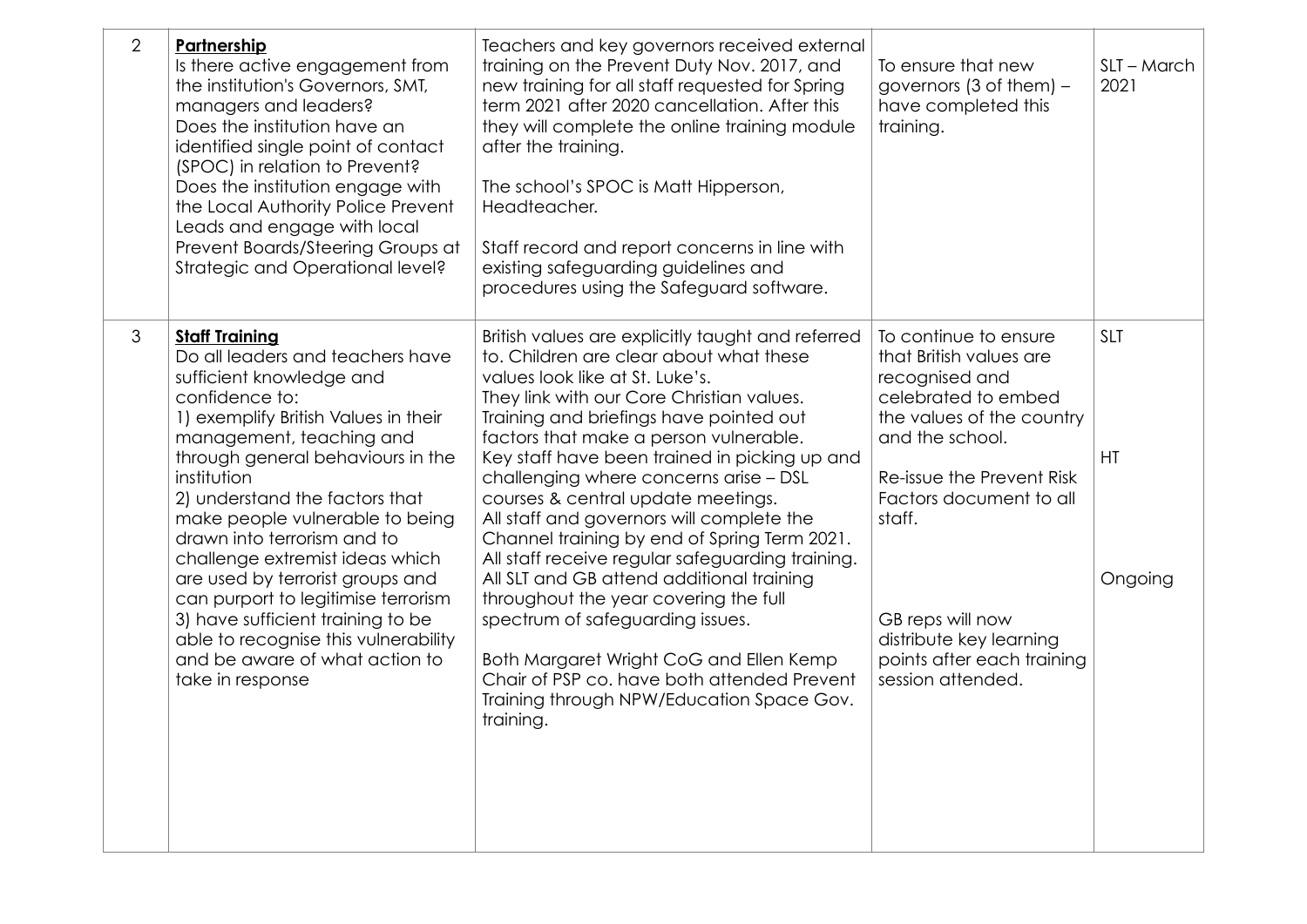| 4 | <b>Welfare and pastoral support</b><br>1) Are there adequate<br>arrangements and resources in<br>place provide pastoral care and<br>support as required by the<br>institution?<br>2) Does the institution have<br>chaplaincy provision or is this<br>support signposted locally or<br>brought in?<br>3) Are their adequate monitoring<br>arrangements to ensure that this<br>support is effective and supports<br>the Schools welfare and equality<br>policies?<br>4) Does the chaplaincy support<br>reflect the student demographic<br>and need? | The school's Inclusion Team have worked with<br>our families for a long time and know the vast<br>majority of them well. We have a Learning<br>Mentor and a Behaviour Lead and linked<br>CAMHs nurse who offer quality pastoral care<br>and support for the children and their families.<br>We do have chaplaincy support from FRev.<br>Amy Stott at our linked parish of St. Luke's<br>(from Jan. 2020) and she is also on the FGB. |  |
|---|---------------------------------------------------------------------------------------------------------------------------------------------------------------------------------------------------------------------------------------------------------------------------------------------------------------------------------------------------------------------------------------------------------------------------------------------------------------------------------------------------------------------------------------------------|--------------------------------------------------------------------------------------------------------------------------------------------------------------------------------------------------------------------------------------------------------------------------------------------------------------------------------------------------------------------------------------------------------------------------------------|--|
| 5 | <b>Speakers and Events</b><br>1) Is there an effective policy/<br>framework for managing speaker<br>requests?<br>2) Is it well communicated to staff/<br>students and complied with?<br>3) Is there a policy/framework for<br>managing on campus events i.e.<br>charity events?<br>4) Are off site events which are<br>supported, endorsed, funded or<br>organised through the school<br>subject to policy/framework?                                                                                                                             | We take part in Places of Worship Week each<br>year where the children hear religious leaders<br>speak about their work.<br>When we do invite religious speakers in to<br>school this is done through recommendations<br>via RE Matters and Claire Clinton.                                                                                                                                                                          |  |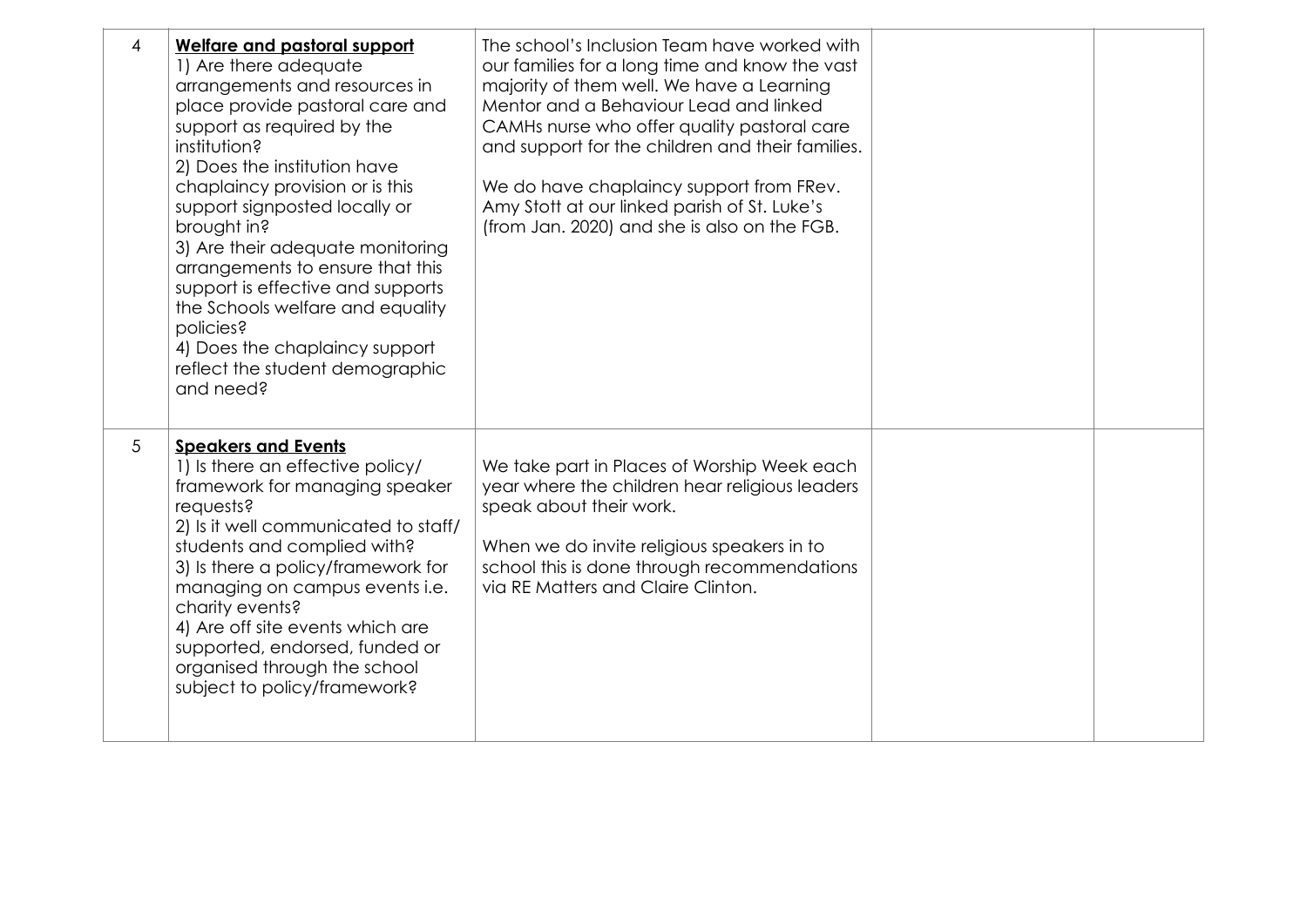| 6 | <b>Safety Online</b><br>1) Does the institution have a<br>policy relating to the use of IT and<br>does it contain a specific<br>reference and inclusion of the<br>Prevent Duty?<br>2) Does the school employ filtering/<br>firewall systems to prevent staff/<br>students/visitors from accessing<br>extremist websites and material?<br>3) Does this also include the use of<br>using their own devices via Wi-Fi?<br>4) Does the system alert to serious<br>and/or repeated breaches or<br>attempted breaches of the policy?<br>5) Is there a policy in place for<br>students and staff using IT<br>equipment to research terrorism<br>and counter terrorism in the course<br>of their learning? | We have a Digital Policy (2019-20) including<br>online safety and an acceptable use policy<br>(AUP) that staff review & sign.<br>For new staff it is part of their induction<br>package.<br>These are updated annually, and currently<br>follow procedures set out in KCSIE 2020.<br>They specifically refer to Prevent Duty.<br>The school is supported by Adept technical<br>team in ensuring that LGFL firewalls and<br>filtering procedures are kept up to date.<br>See Information & Security policy, Anti-Bullying<br>policy, Digital Policy and Safeguarding &<br>Child Protection Policy.<br>The AUP specifically refers to use of own<br>devices and of USB sticks.<br>The AUP gives clear guidance on staff<br>behaviours when using ICT. | Ensure that the policies<br>are kept up to date and<br>reviewed annually. | <b>SLT</b> |
|---|----------------------------------------------------------------------------------------------------------------------------------------------------------------------------------------------------------------------------------------------------------------------------------------------------------------------------------------------------------------------------------------------------------------------------------------------------------------------------------------------------------------------------------------------------------------------------------------------------------------------------------------------------------------------------------------------------|-----------------------------------------------------------------------------------------------------------------------------------------------------------------------------------------------------------------------------------------------------------------------------------------------------------------------------------------------------------------------------------------------------------------------------------------------------------------------------------------------------------------------------------------------------------------------------------------------------------------------------------------------------------------------------------------------------------------------------------------------------|---------------------------------------------------------------------------|------------|
| 7 | <b>Prayer and Faith Facilities</b><br>1) Does the school have prayer<br>facilities?<br>2) Are there good governance<br>and management procedures in<br>place in respect of activities and<br>space in these facilities?                                                                                                                                                                                                                                                                                                                                                                                                                                                                            | The school does have prayer facilities. All time<br>spent in the chapel is supervised by adults.                                                                                                                                                                                                                                                                                                                                                                                                                                                                                                                                                                                                                                                    |                                                                           |            |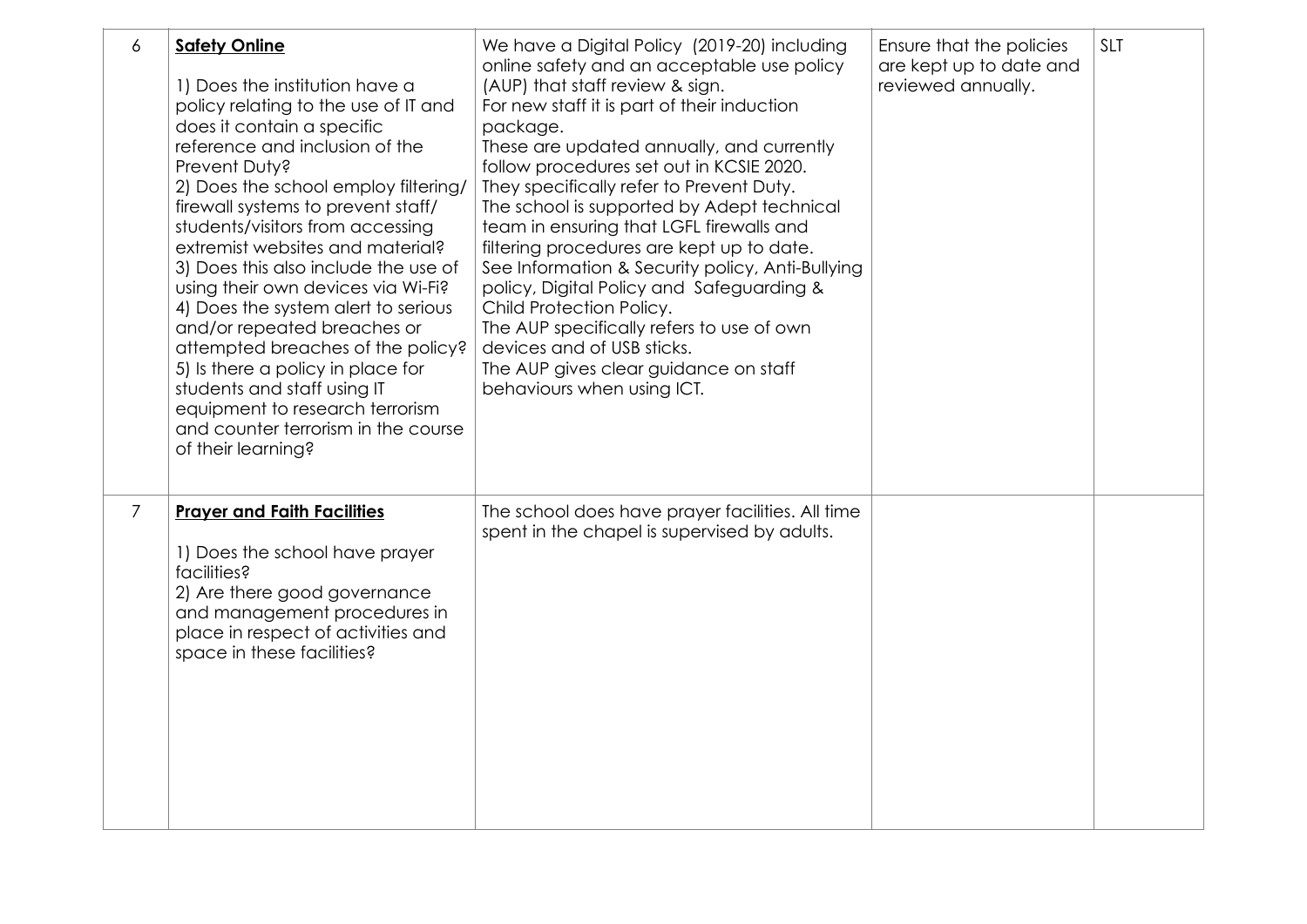| 8 | <b>Premises Security</b><br>1) Are there effective<br>arrangements in place to manage<br>access to the campus by visitors<br>and non-students/staff?<br>2) Is there a policy regarding the<br>wearing of ID on campus? Is it<br>enforced?<br>3) Are dangerous substances kept<br>and stored on site?<br>4) Is there a policy in place to<br>manage the storage, transport,<br>handling and audit of such<br>substances?<br>5) Is there a policy covering the<br>distribution (including electronic) of<br>leaflets or other publicising<br>material?<br>6) Does the school intervene where<br>off campus activities are identified<br>or are likely to impact upon staff<br>and/or students i.e. leafleting,<br>protest etc?<br>7) Is there a policy which covers<br>letting of premises? | The school building is under shared ownership<br>of the Church and school<br>The school has a safety and security policy<br>which clearly sets out procedures for<br>managing visitors to the school.<br>All staff wear ID on site and are digitally and<br>physically signed in and out of the building.<br>Visitors just sign in & receive a Safeguarding<br>leaflet.<br>There are some dangerous substances kept<br>for cleaning purposes.<br>These are now stored securely in locked sheds<br>away from the main building.<br>The site supervisor, overseen by the office<br>manager, manages all aspects of these<br>substances.<br>The school has a lettings policy. |  |
|---|-------------------------------------------------------------------------------------------------------------------------------------------------------------------------------------------------------------------------------------------------------------------------------------------------------------------------------------------------------------------------------------------------------------------------------------------------------------------------------------------------------------------------------------------------------------------------------------------------------------------------------------------------------------------------------------------------------------------------------------------------------------------------------------------|----------------------------------------------------------------------------------------------------------------------------------------------------------------------------------------------------------------------------------------------------------------------------------------------------------------------------------------------------------------------------------------------------------------------------------------------------------------------------------------------------------------------------------------------------------------------------------------------------------------------------------------------------------------------------|--|
|   |                                                                                                                                                                                                                                                                                                                                                                                                                                                                                                                                                                                                                                                                                                                                                                                           |                                                                                                                                                                                                                                                                                                                                                                                                                                                                                                                                                                                                                                                                            |  |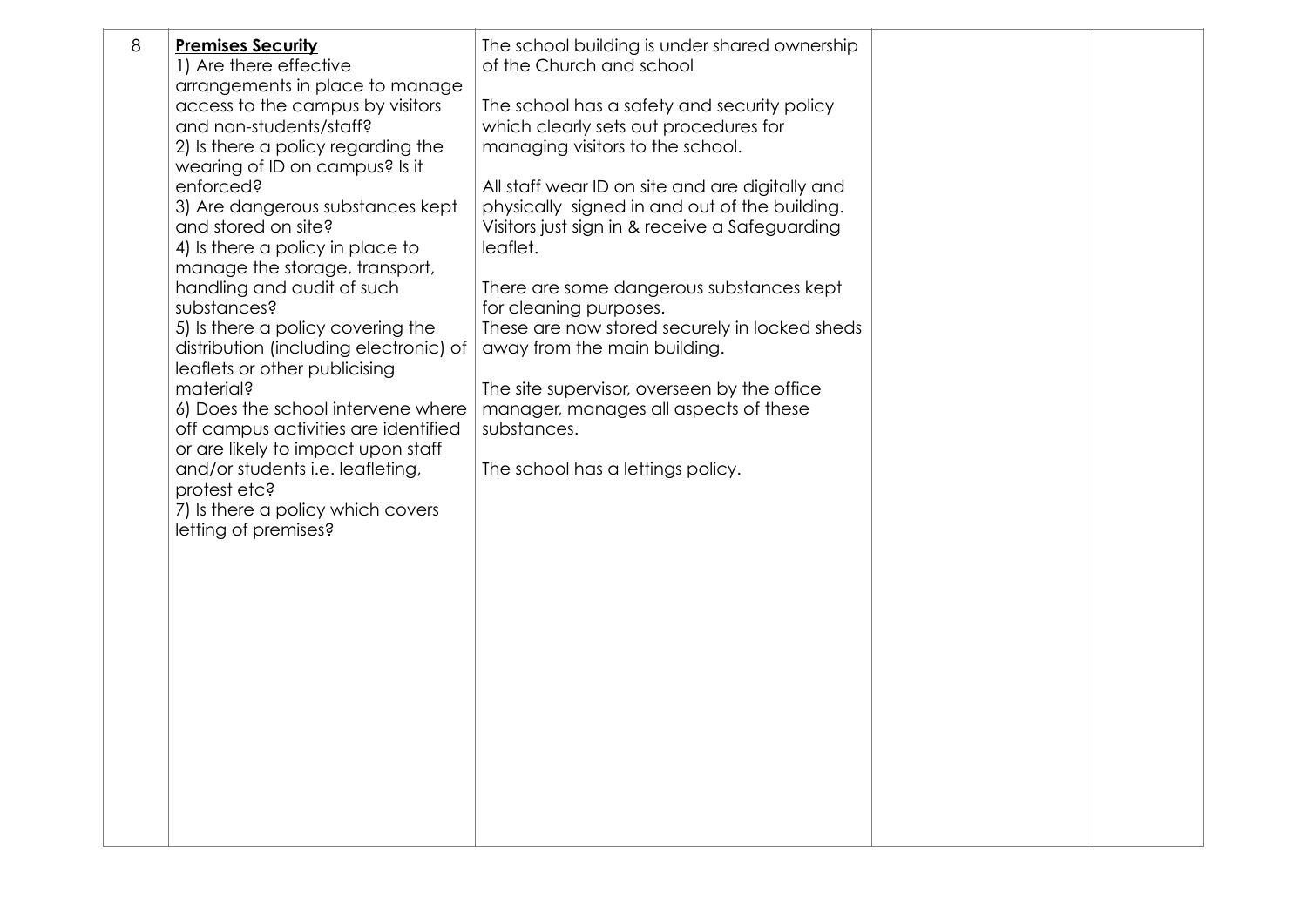| 9  | Safeguarding<br>1) Is protection against the risk of<br>radicalisation and extremism<br>included within Safeguarding and<br>other relevant policies?<br>2) Do Safeguarding and welfare<br>staff receive additional and<br>ongoing training to enable the<br>effective understanding and<br>handling of referrals relating to<br>radicalisation and extremism?<br>3) Does the school utilise Channel<br>as a support mechanism in cases<br>of radicalisation and extremism? | Safeguarding & Child Protection Policy<br>updated 2019 to include specific reference to<br>radicalisation and extremism, following KCSIE<br>at PSP committee and will be updated 2021<br>This and Peer on Peer Abuse Policy is updated<br>each year in light of changes to KCSIE (eg<br>addition of upskirting to Peer on Peer Sept<br>2019).<br>All members of the Safeguarding Team<br>receive various ongoing training provided by<br>the LA and by NSCB.<br>All members of the Safeguarding Team know<br>how to make referrals.<br>The school would use Channel should this<br>become necessary. We would work with the<br>LA and other partners in this instance. | HT attended LBN DSL<br>training 10/9/18 | $HT - Sept$<br>2018 |
|----|----------------------------------------------------------------------------------------------------------------------------------------------------------------------------------------------------------------------------------------------------------------------------------------------------------------------------------------------------------------------------------------------------------------------------------------------------------------------------|------------------------------------------------------------------------------------------------------------------------------------------------------------------------------------------------------------------------------------------------------------------------------------------------------------------------------------------------------------------------------------------------------------------------------------------------------------------------------------------------------------------------------------------------------------------------------------------------------------------------------------------------------------------------|-----------------------------------------|---------------------|
| 10 | <b>Communications</b><br>1) Is the Local Authority Prevent<br>Lead and their role widely known<br>across the school?<br>2) Are staff made aware of the<br>Prevent Duty, current risks and<br>appropriate activities in this area?<br>3) Are there information sharing<br>protocols in place to facilitate<br>information sharing with Prevent<br>partners?                                                                                                                 | The DSL and deputy are aware of the Prevent<br>Duty.<br>There is information in the HT Office, the<br>staffroom and the main office regarding<br>where to access external support and advice<br>should school staff be unavailable.<br>All staff will have been re-trained in prevent<br>by end of Spring 2021 and will be aware of<br>the risks. Staff have been asked to inform the<br>safeguarding lead person of any concerns.<br>The school follows LA advice.                                                                                                                                                                                                    |                                         |                     |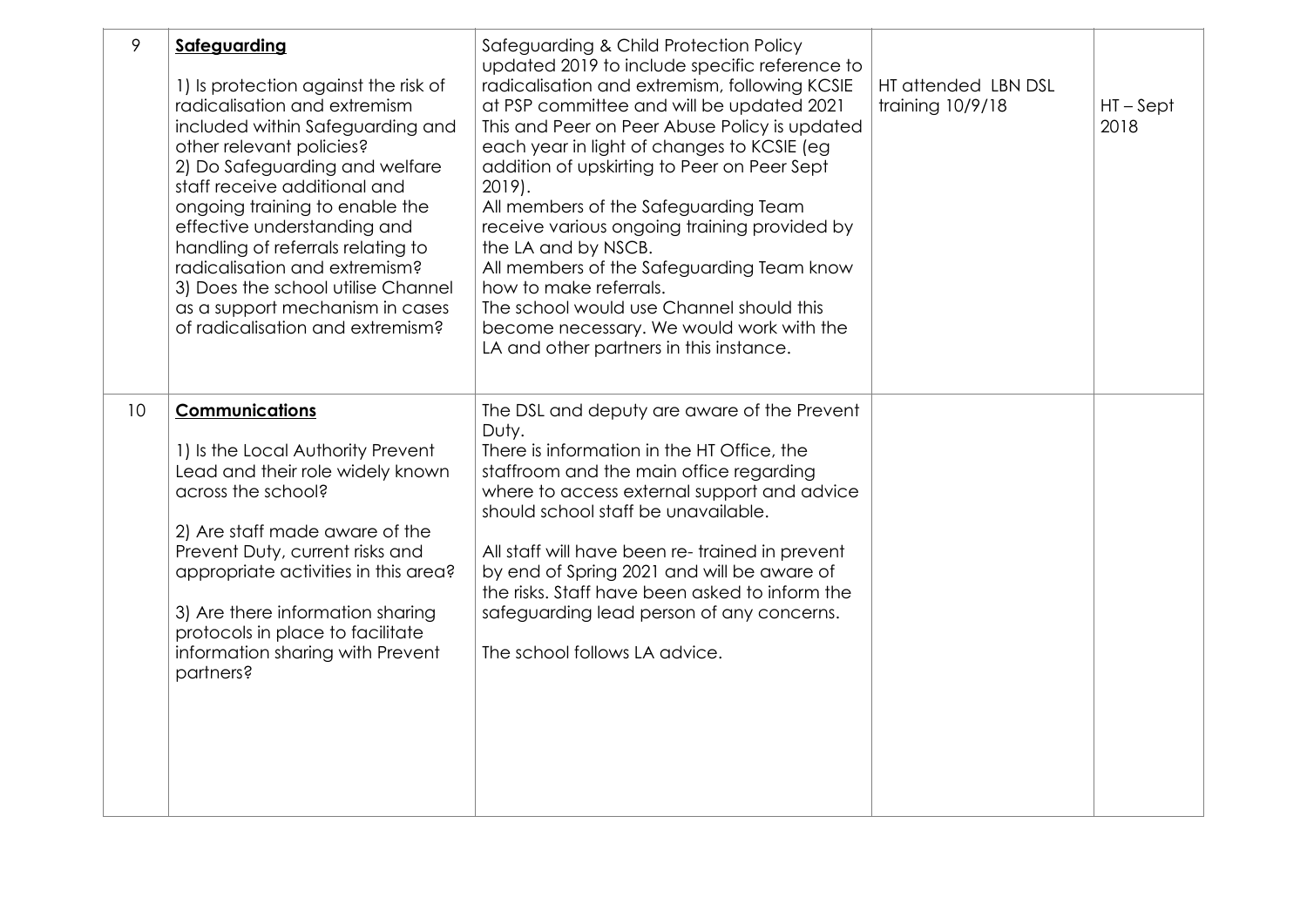| 11 | <b>Incident Management</b><br>1) Does the school have a critical<br>incident management plan which<br>is capable of dealing terrorist<br>related issues?<br>2) Is a suitably trained and<br>informed person identified to lead<br>on the response to such an<br>incident?<br>3) Does the Communications/<br>Media dep't understand the<br>nature of such an incident and the<br>response that may be required?<br>4) Does the school have effective<br>arrangements in place to identify<br>and respond to tensions on or off<br>site which might impact upon staff,<br>student and/or public safety?<br>5) Are effective arrangements in<br>place to ensure that staff and<br>students are appraised of tensions<br>and provide advice where<br>appropriate? | We have a critical incident management<br>plan.<br>Leads<br>Headteacher - Matt Hipperson<br>Deputy HT - Fiona Norcross<br>Office manager - Shera Collins<br>Site Supervisor - Charlie Bonner<br>We would inform Newham Communication<br>Dept and Geetha Umithan at NPW/Education<br>Space.<br>We would follow LA / NPW advice.<br>We would use LA / NPW advice. |  |
|----|---------------------------------------------------------------------------------------------------------------------------------------------------------------------------------------------------------------------------------------------------------------------------------------------------------------------------------------------------------------------------------------------------------------------------------------------------------------------------------------------------------------------------------------------------------------------------------------------------------------------------------------------------------------------------------------------------------------------------------------------------------------|-----------------------------------------------------------------------------------------------------------------------------------------------------------------------------------------------------------------------------------------------------------------------------------------------------------------------------------------------------------------|--|
| 12 | <b>Subcontracted Provision</b><br>1) Does awareness training extend<br>to sub-contracted provision?                                                                                                                                                                                                                                                                                                                                                                                                                                                                                                                                                                                                                                                           | On signing in, supply teachers and other<br>contractors/volunteers are informed that they<br>need to report any concern that might have<br>to a member of SLT via a leaflet containing<br>safeguarding info.                                                                                                                                                    |  |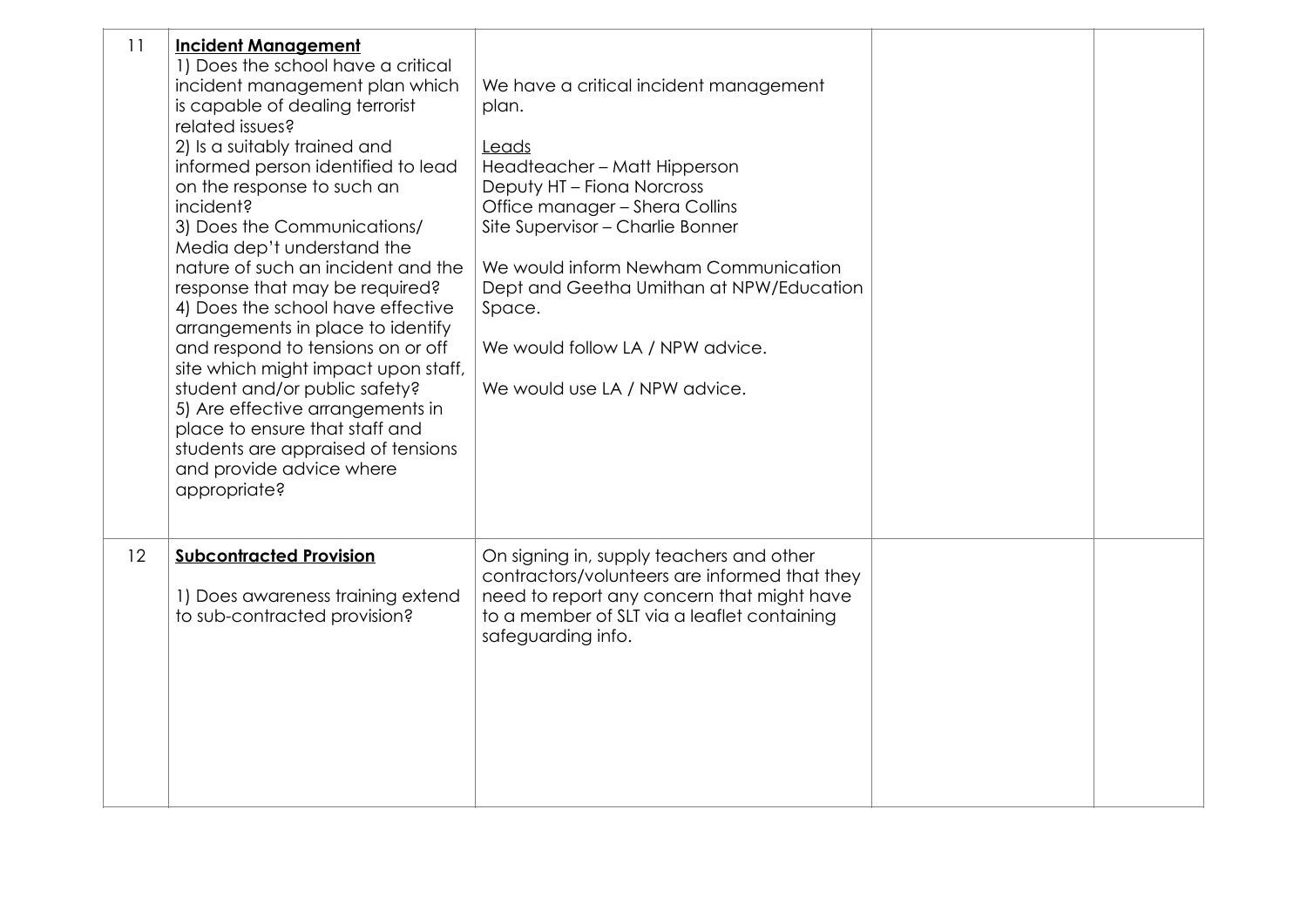| 13 | <b>Freedom of Expression</b>                                                                                                                                                                                                                                                          | The school does not have a policy.                                                                                                                                                                                                                                                                                                                                           |  |
|----|---------------------------------------------------------------------------------------------------------------------------------------------------------------------------------------------------------------------------------------------------------------------------------------|------------------------------------------------------------------------------------------------------------------------------------------------------------------------------------------------------------------------------------------------------------------------------------------------------------------------------------------------------------------------------|--|
|    | 1) Does the institution have a<br>Freedom of Speech/Expression<br><b>policy?</b><br>2) Does this policy recognise and<br>incorporate the risks associated<br>with radicalisation and extremism?<br>3) Is the need to protect vulnerable<br>individuals covered within this<br>policy? | PHSE and RE lessons give pupils the<br>opportunity to hear, challenge and respect<br>different views of others.<br>In these lessons if anything is heard that raises<br>questions the DSL is informed and meets and<br>informs parents.<br>The lead keeps records on file of meetings<br>held and refers if necessary.                                                       |  |
| 14 | Are there Whistleblowing and<br><b>Complaints Policies?</b>                                                                                                                                                                                                                           | Annually staff are informed of the<br>Whistleblowing Policy (last time on 1st Sept<br>2020 inset) that is kept on the school website<br>and on office and staffroom boards.<br>The school also has a clear complaints policy<br>that is also accessible on the school network.<br>Both policies were updated 2019.<br>These policies are also available during<br>induction. |  |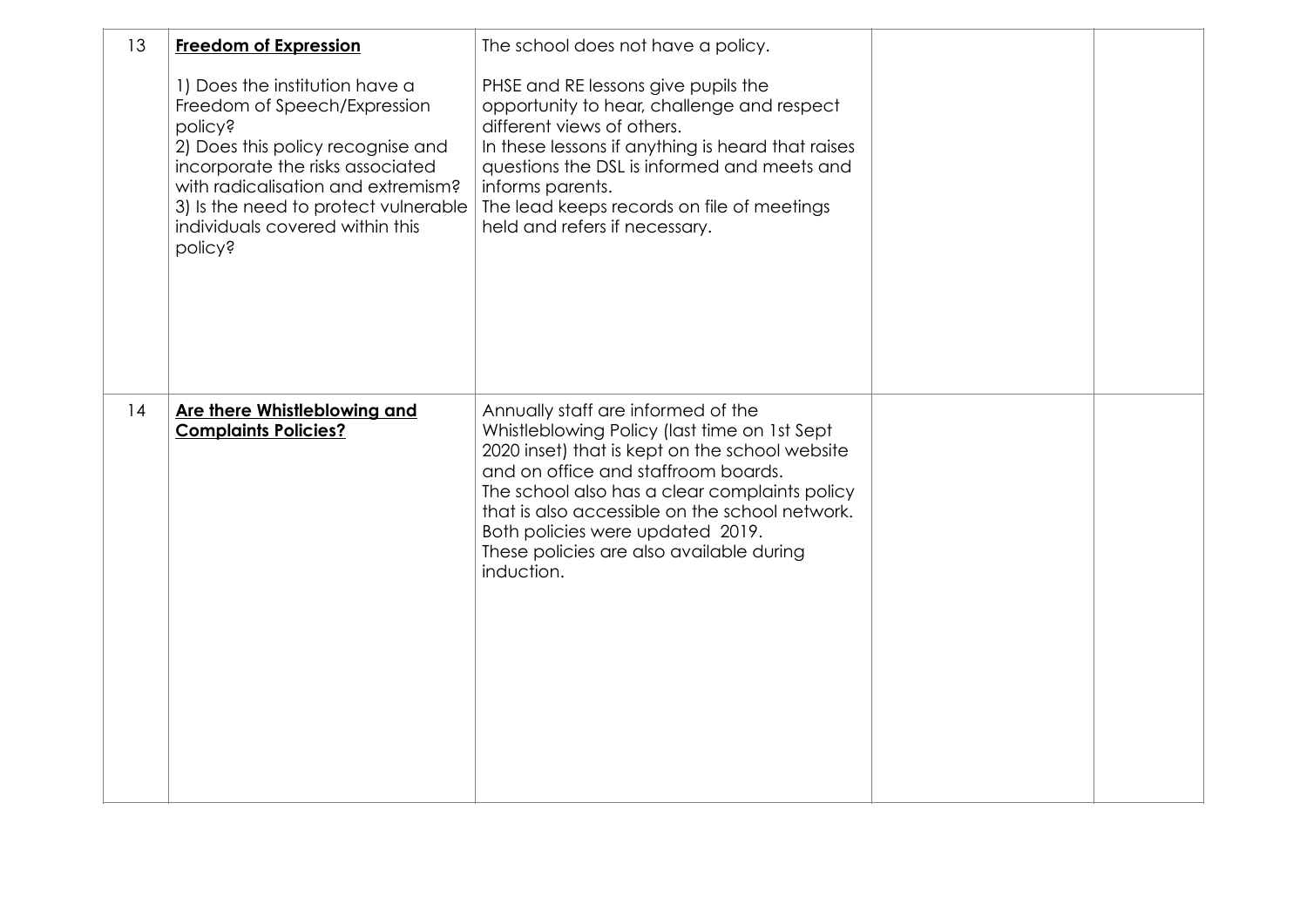# **Annex B Indicators**

#### **Vulnerability**

- Identity Crisis Distance from cultural/ religious heritage and uncomfortable with their place in the society around them
- Personal Crisis Family tensions; sense of isolation; adolescence; low self-esteem; disassociating from existing friendship group and becoming involved with a new and different group of friends; searching for answers to questions about identity, faith and belonging
- Personal Circumstances Migration; local community tensions; events affecting country or region of origin; alienation from UK values; having a sense of grievance that is triggered by personal experience of racism or discrimination or aspects of Government policy
- Unmet Aspirations Perceptions of injustice; feeling of failure; rejection of civic life
- Criminality Experiences of imprisonment; poor resettlement/ reintegration, previous involvement with criminal groups

### **Access to extremism / extremist influences**

- Is there reason to believe that the child/young person associates with those known to be involved in extremism either because they associate directly with known individuals or because they frequent key locations where these individuals are known to operate? (e.g. the child/young person is the partner, spouse, friend or family member of someone believed to be linked with extremist activity)
- Does the child/young person frequent, or is there evidence to suggest that they are accessing the internet for the purpose of extremist activity? (e.g. Use of closed network groups, access to or distribution of extremist material, contact associates covertly via Skype/email etc)
- Is there reason to believe that the child/young person has been or is likely to be involved with extremist/ military training camps/ locations?
- Is the child/young person known to have possessed or is actively seeking to possess and/ or distribute extremist literature/ other media material likely to incite racial/ religious hatred or acts of violence?
- Does the child/young person sympathise with, or support illegal/illicit groups e.g. propaganda distribution, fundraising and attendance at meetings?
- Does the child/young person support groups with links to extremist activity but not illegal/illicit e.g. propaganda distribution, fundraising and attendance at meetings?

#### **Experiences, Behaviours and Influences**

- Has the child/ young person encountered peer, social, family or faith group rejection?
- Is there evidence of extremist ideological, political or religious influence on the child/ young person from within or outside UK?
- Have international events in areas of conflict and civil unrest had a personal impact on the child/ young person resulting in a noticeable change in behaviour? It is important to recognise that many people may be emotionally